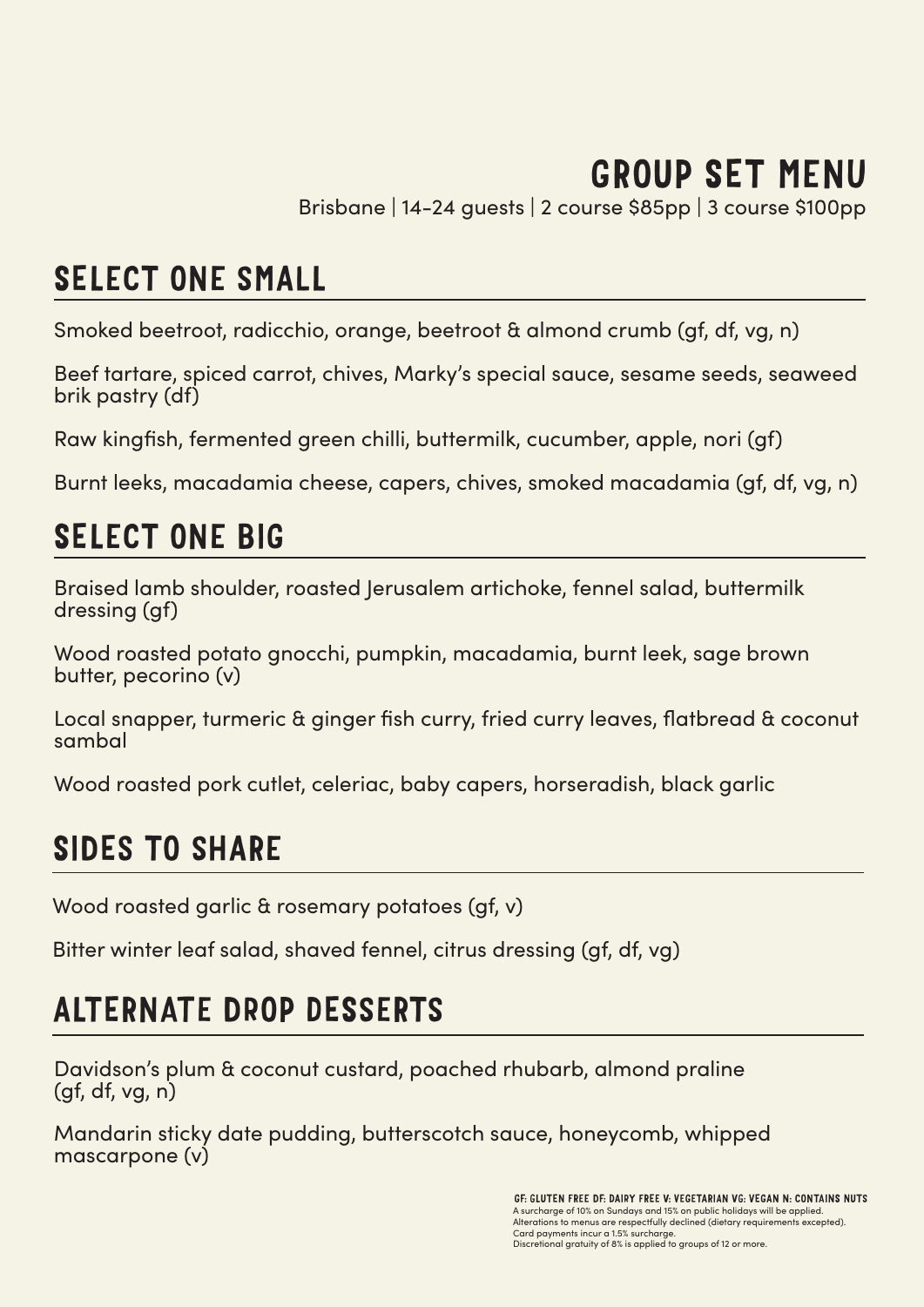## TO SHARE

Smoked beetroot, radicchio, orange, beetroot & almond crumb (gf, df, vg, n)

Beef tartare, spiced carrot, chives, Marky's special sauce, sesame seeds, seaweed brik pastry (df)

Raw kingfish, fermented green chilli, buttermilk, cucumber, apple, nori (gf)

Whole braised lamb shoulder, roasted Jerusalem artichoke, fennel salad, buttermilk dressing (gf)

Local snapper, turmeric & ginger fish curry, fried curry leaves, flatbread & coconut sambal

Indonesian spice rubbed cauliflower, peanut sauce, gado gado, tofu, bean sprout, coriander (df, vg, n)

Wood roasted garlic & rosemary potatoes (gf, v)

# ALTERNATE DROP DESSERTS

Davidson's plum & coconut custard, poached rhubarb, almond praline (gf, df, vg, n)

Mandarin sticky date pudding, butterscotch sauce, honeycomb, whipped mascarpone (v)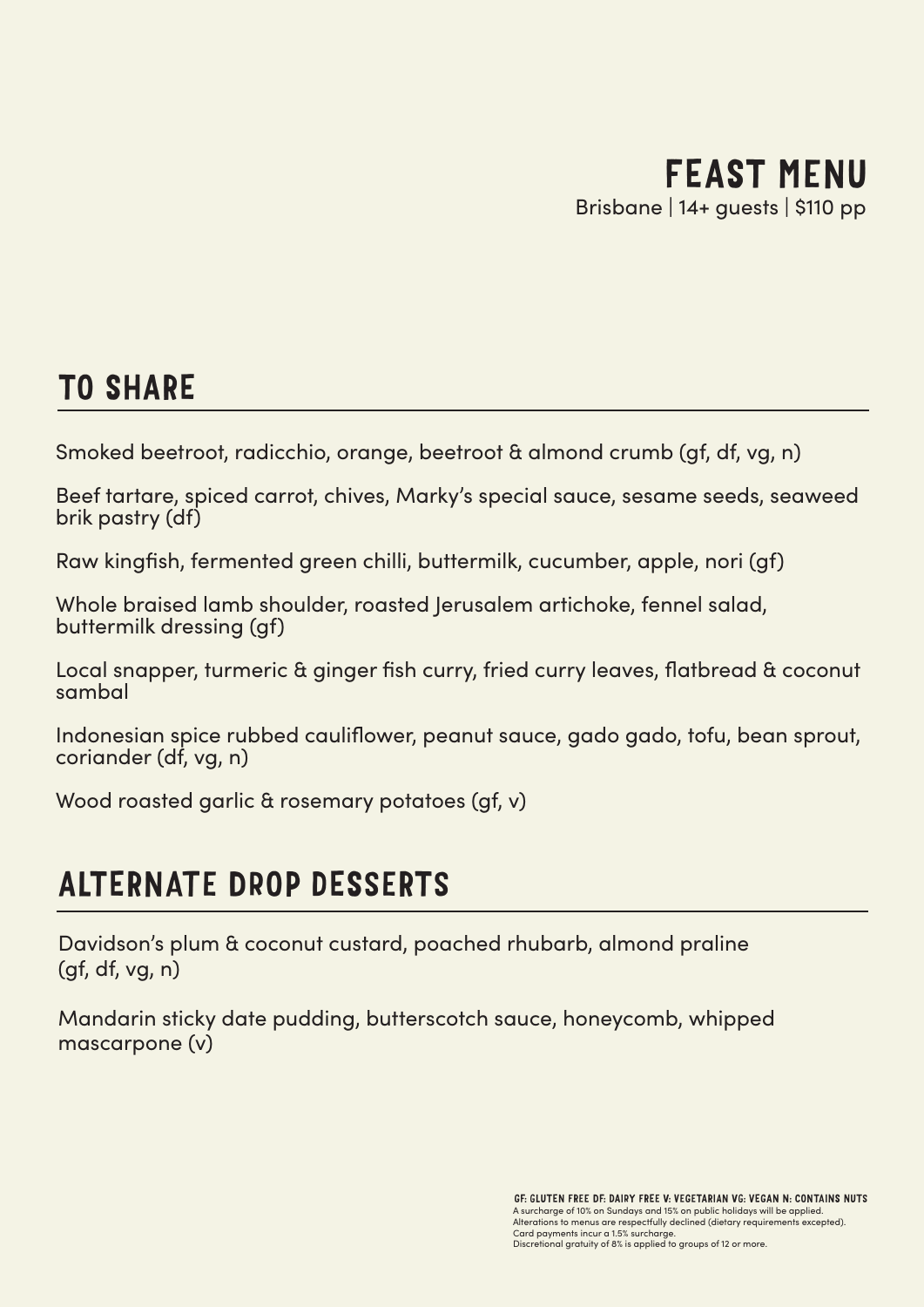# VEGAN FEAST MENU

Brisbane | 14+ guests | \$90pp

### TO SHARE

Smoked beetroot, radicchio, orange, beetroot & almond crumb (gf, df, vg, n)

Burnt leeks, macadamia cheese, capers, chives, smoked macadamia (gf, df, vg, n)

Indonesian spice rubbed cauliflower, peanut sauce, gado gado, tofu, bean sprout, coriander (df, vg, n)

Wood roasted garlic & rosemary potatoes (gf, v, vg)

Bitter winter leaf salad, shaved fennel, citrus dressing (gf, df, vg)

### DESSERT

Davidson's plum & coconut custard, poached rhubarb, almond praline (gf, df, vg, n)